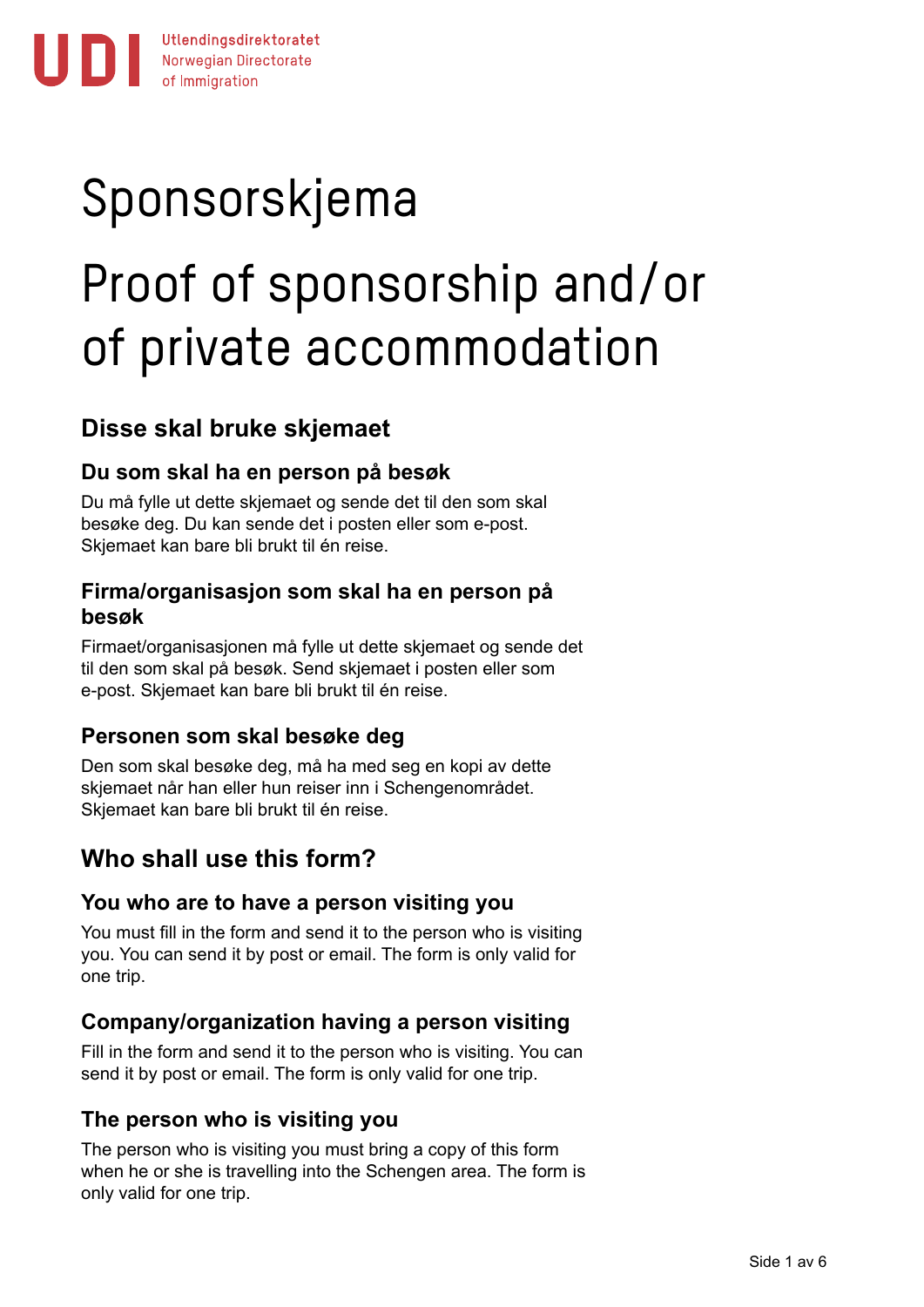| Privatperson som skal være sponsor                                                               |  |
|--------------------------------------------------------------------------------------------------|--|
| Du må fylle ut feltene og svare på det vi spør deg om.                                           |  |
| Person who will sponsor the visitor                                                              |  |
| You must fill in the form and answer our questions.                                              |  |
|                                                                                                  |  |
| <b>Erklæring / declaration</b>                                                                   |  |
| Jeg forplikter meg til å dekke alle utgifter i forbindelse med<br>besøket, inkludert hjemreisen. |  |
| I declare to cover all expenses connected to the visit,<br>including the return trip.            |  |
| Jeg forplikter meg til å la den som kommer på besøk, bo<br>hos meg.                              |  |
| I declare to accommodate the visitor in my home.                                                 |  |
| Fornavn / First name<br><b>Etternavn / Surname</b>                                               |  |
| Personnummer (11 siffer) / Norwegian national ID number                                          |  |
| <b>Adresse / Address</b>                                                                         |  |
| <b>Postnummer / Post code</b>                                                                    |  |
| <b>Poststed / Town</b>                                                                           |  |
| Telefonnummer / Phone number                                                                     |  |
| E-postadresse / Email address                                                                    |  |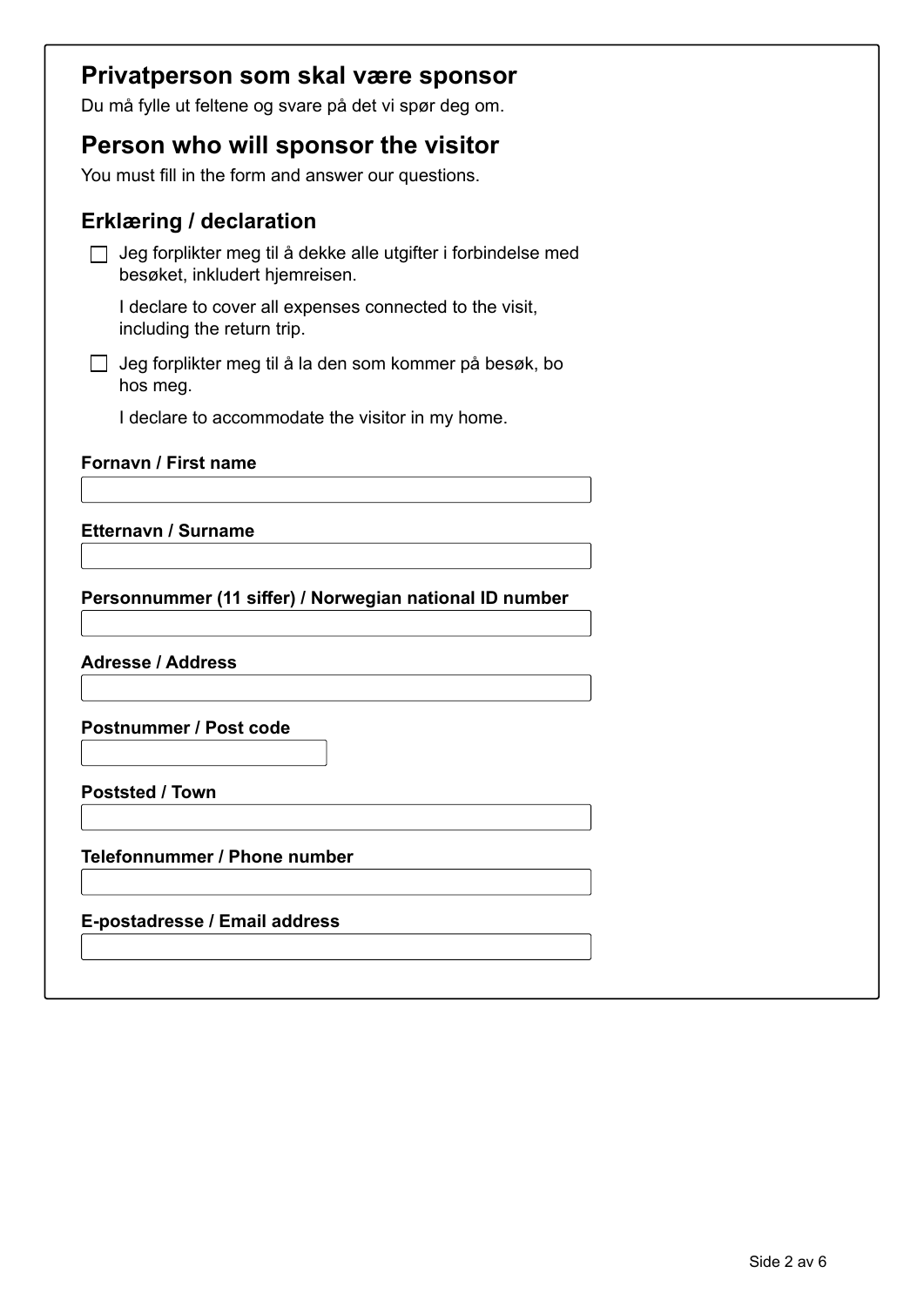| Fylles ut av firmaet eller organisasjonen<br>som skal være sponsor for besøket<br>Du må fylle ut feltene og svare på det vi spør om.      |  |
|-------------------------------------------------------------------------------------------------------------------------------------------|--|
| To be completed by the company or the<br>organization that is sponsoring the visit<br>You must fill in the form and answer our questions. |  |
| <b>Erklæring / declaration</b>                                                                                                            |  |
| Vi forplikter oss til å dekke alle utgifter i forbindelse med<br>besøket, inkludert hjemreisen.                                           |  |
| We declare to cover all expenses in connection with the<br>visit, including the return trip.                                              |  |
| Vi forplikter oss til å dekke utgiftene i forbindelse med at<br>den besøkende bor på følgende adresse:                                    |  |
| We declare to cover all expenses associated with<br>accommodating the visitor at the following address:                                   |  |
| <b>Adresse / address</b>                                                                                                                  |  |
|                                                                                                                                           |  |
| <b>Postnummer / Post code</b>                                                                                                             |  |
|                                                                                                                                           |  |
| <b>Poststed / Town</b>                                                                                                                    |  |
|                                                                                                                                           |  |
| Navnet til firmaet /organisasjonen /                                                                                                      |  |
| Name of company/organization                                                                                                              |  |
|                                                                                                                                           |  |
|                                                                                                                                           |  |
| Organisasjonsnummer /                                                                                                                     |  |
| The company's organization number                                                                                                         |  |
|                                                                                                                                           |  |
| Navn på kontaktperson /                                                                                                                   |  |
| Name of the contact person                                                                                                                |  |
|                                                                                                                                           |  |
|                                                                                                                                           |  |
| Telefonnummer til kontaktperson /<br>Telephone number of the contact person                                                               |  |
|                                                                                                                                           |  |
|                                                                                                                                           |  |
| E-postadresse til kontaktperson /                                                                                                         |  |
| Email address of the contact person                                                                                                       |  |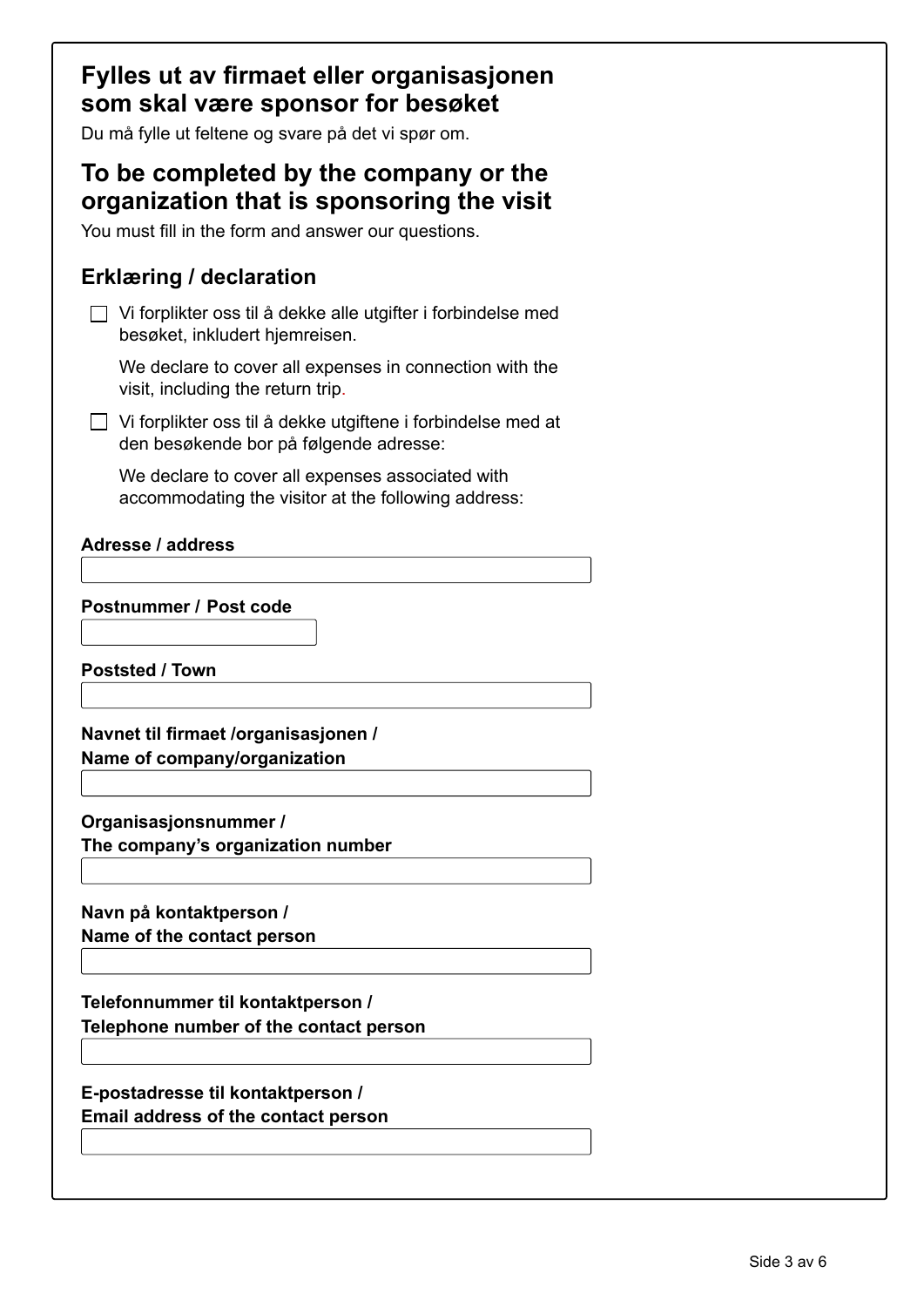| Informasjon om personen som skal komme på |  |  |  |
|-------------------------------------------|--|--|--|
| besøk                                     |  |  |  |

**Information about the person coming to visit**

**Fornavn / First name**

**Etternavn / Surname**

**Fødselsdato (dd.mm.åååå) / Date of birth (dd.mm.yyyy)**

**Fødested / Place of birth**

**Statsborgerskap / Citizenship**

**Adresse / Address**

**Dato for planlagt innreise Date of intended entry**

**Dato for planlagt utreise Date of intended departure**

**Formålet med besøket / The purpose of the visit**

**Adressen den besøkende skal bo på i Norge (hvis den ikke allerede er oppgitt)**

**The address the visitor will stay at in Norway (if not already mentioned)**

**Postnummer / Post code Poststed / Town**

**Er du i slekt med den som kommer på besøk? Are you related to the visitor?**

 $\Box$  Nei/No

Ja, vi er i slekt på denne måten Yes. This is how we are related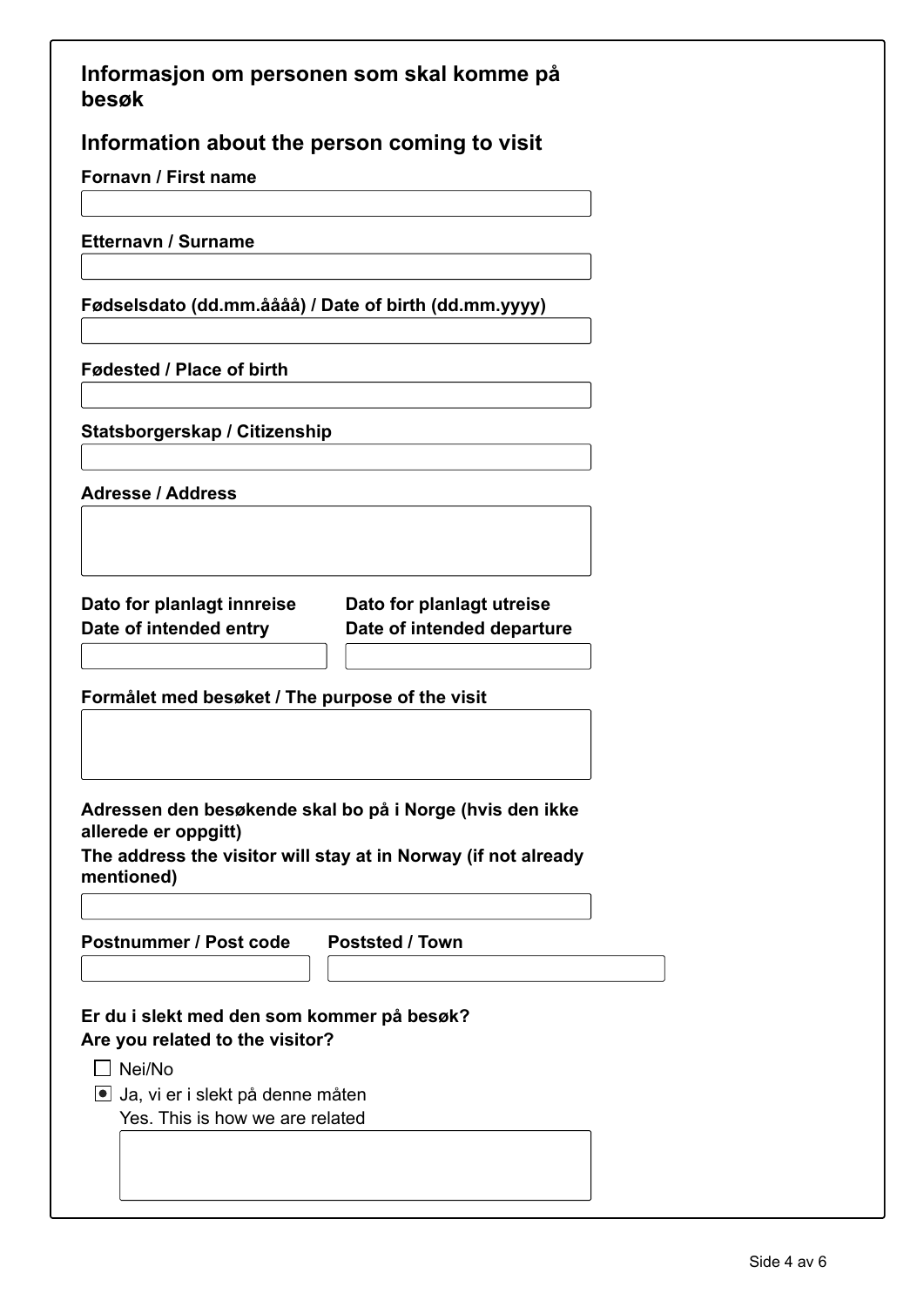# **Erklæring og underskrift Acknowledgement and signature**

## **Erklæring**

Jeg kjenner til og samtykker i det følgende: Innsamlingen av opplysninger i dette skjema er nødvendig for vurderingen av visumsøknaden til personen som jeg/firmaet/organisasjonen skal være sponsor for, og vurderingen av om innreisevilkårene for denne personen er oppfylt.

Opplysningene blir sendt til og lagret i Visa Information System (VIS) i fem år. I denne perioden er de tilgjengelige for utlendingsmyndighetene og andre forvaltningsorganer som foretar kontroll ved grensen til og innenfor Schengen-medlemstatenes territorium, for å verifisere at vilkårene for lovlig innreise til og opphold på medlemsstatenes territorium er oppfylt.

Ansvarlig myndighet for behandlingen av opplysningene er: Utlendingsdirektoratet, Postboks 2098 Vika, 0125 Oslo.

Jeg kjenner til at jeg har rett til å vite hvilke opplysninger som er registrert om meg i VIS og hvilket Schengenland som har registrert opplysningene. Jeg kjenner til at jeg kan be om å få rettet opplysninger om meg som ikke er korrekte og få slettet opplysninger om meg som har blitt lagret ulovlig. På forespørsel skal myndigheten som behandler visumsøknaden til personen som jeg/firmaet/organisasjonen skal være sponsor for, informere meg om hvordan jeg kan få innsyn i opplysningene som er registrert om meg, og få de rettet eller slettet.

Klager på behandlingen av personopplysninger sendes til Datatilsynet som er nasjonal tilsynsmyndighet. Datatilsynets kontaktadresse er Datatilsynet, Postboks 458 Sentrum, 0105 Oslo.

Jeg samtykker i at denne erklæringen til å være sponsor kan legges frem for andre forvaltningsorganer enn utlendingsmyndighetene, uten hinder av forvaltningslovens regler om taushetsplikt.

Jeg bekrefter at informasjonen jeg har gitt her er fullstendig og korrekt.

Jeg vet at jeg kan bli straffet dersom jeg gir falsk forklaring. (se utlendingsloven § 108 første ledd bokstav c og straffeloven (2005) § 221).

### **Acknowledgement**

I am aware of and consent to the following: the collection of the data required by this form of sponsorship, are mandatory for the examination of the visa application/entry conditions for the sponsored person. Such data will be entered into and stored in the Visa Information System (VIS) for a maximum period of five years, during which it will be accessible to the visa authorities and the authorities competent for carrying out checks on visas at external borders and within the Member States, immigration and